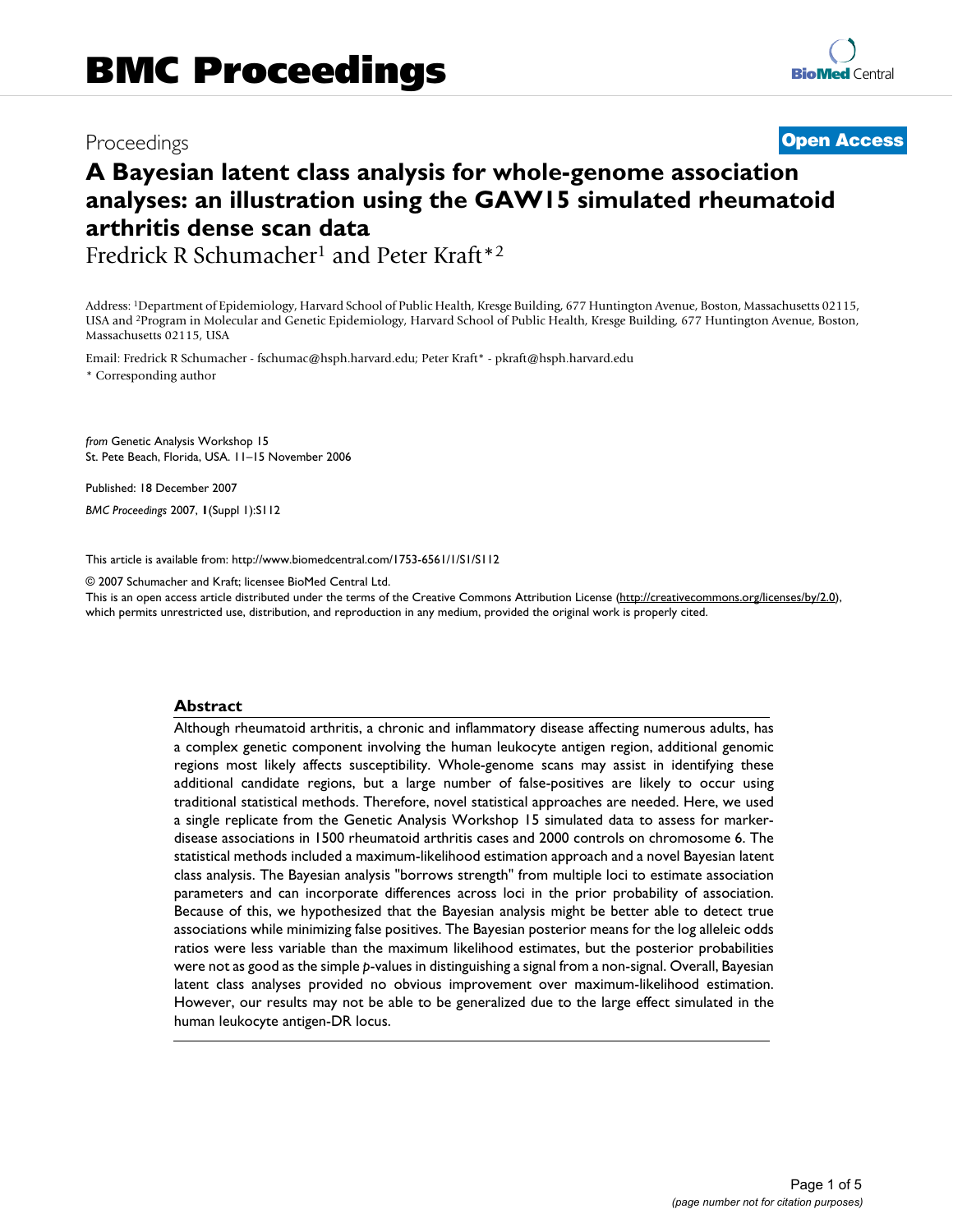#### **Background**

Rheumatoid arthritis (RA) is the most common cause of inflammatory polyarthritis in adults [1]. This chronic, inflammatory disease has a complex genetic component involving the human leukocyte antigen (HLA) region. For nearly two decades the association between the HLA region and RA has been known and confirmed in numerous population studies [2]. The HLA associations are extremely complex and their exact biologic role in RA is unknown. Furthermore, family and twin studies have indicated non-HLA genes may play an important role in RA.

Advancements in genotyping technology have facilitated the ability to generate large amounts of genetic data. The large numbers of single-nucleotide polymorphisms (SNPs) genotyped by whole-genome scans may overwhelm conventional statistical approaches such as maximum-likelihood estimation (MLE). A few novel statistical approaches reducing the dimensionality of large data sets and detecting the structural relationship between variables have been described elsewhere [3-5]. Simple association tests may produce a large number of false positives; therefore newer statistical approaches are needed to incorporate known information on disease etiology, thus reducing the potential for these false-positive associations. Bayesian analysis might be better able to detect true associations while minimizing false positives, because it can "borrow strength" from multiple loci to estimate association parameters and it can incorporate differences across loci in the prior probability of association. Appropriate Bayesian analysis should also reduce parameter estimate variability, similar to penalized regression methods such as ridge regression and the lasso (which are themselves special cases of Bayesian analysis [6]). As a methodological exercise, we contrast a novel Bayesian latent class analysis with MLE in a simulated data set of RA for chromosome 6 markers from the Genetic Analysis Workshop 15 (GAW 15 Problem 3). Although our analysis is restricted to a subset of the data that would be available from a genome-wide scan, in principle, our method could be applied to a whole-genome scan.

#### **Methods**

We randomly selected one RA case from the affected-sibling pair (ASP) in the first replicate of the GAW15 simulated data for Problem 3. After selecting all of the controls, our final data set included 1500 cases and 2000 controls. In order to ensure a significant finding we reviewed the answers to the simulated data prior to our analyses. Since the strongest signal for RA was simulated to the HLA region on chromosome 6, we limited our analyses to the dense genotyping for chromosome six. In total 17,820 SNPs were simulated on chromosome 6, yielding an average inter-marking spacing of 9586 base pairs. This corresponds to the density one would expect from a genomewide 300,000 K SNP set.

#### *Model*

For each SNP *i*, we modeled the 2 × 2 allele-by-disease status table using a hypergeometric likelihood with OR = exp[β*<sup>i</sup>* ] [7]. The prior on the log allelic odds ratio β*i* is a mixture of point mass at 0 with a distribution of N( $\mu_{j'}$ ,  $\sigma_{\!j}$ ), where  $j = 1, \ldots, J$ , and *J* is the number of non-null classes. For example,

$$
\beta_i = 0 + \sum_{j=1,\dots,J} 1[X_i = j] \beta_{ij}
$$

where  $\beta_{ij}$  is  $\sim N(\mu_j, \sigma_j)$  and  $X_i$  is binomial or trinomial (0,.., *J*) with probabilities

$$
\big(1-\sum\nolimits_{i=1,..,J}\pi_i,\pi_1,..,\pi_J\big).
$$

We considered two ways to separate the markers into associated (non-null,  $X > 0$ ) and non-associated (null,  $X = 0$ ) classes. First, we naively assume all non-null loci are derived from the same distribution  $(J = 1)$ . Second, we assume some markers are positively associated with the outcome, i.e., OR > 1, and others are inversely associated with the outcome, i.e.,  $OR < 1$  ( $J = 2$ ).

A vast majority of the disease-marker associations will be null, so we used conjugate priors to update  $\mu_j$  and  $\sigma_j$ . Conjugate priors are helpful when the number of non-null loci is small and they may provide information distinguishing between classes, i.e.,  $OR < 1$  or  $OR > 1$ , for the model where  $J = 2$ . In principle non-identifiability is a problem; however, by putting very small prior probabilities on identical alternative parameterizations we may avoid this issue [8]. The conjugate priors for  $\mu_i$  and  $\sigma_i$  were  $μ_j | σ_j ∼ N(μ_0, σ_j/κ_0)$  and  $σ_j ∼ Inv−χ²(σ_j, ν_0)$ . The hyperparameters we used were,

for  $J = 1$ 

$$
\mu_0 = \log(2), \ \kappa_0 = 5, \ \nu_0 = 5, \ \sigma_0^2 = \log(2)/2,
$$

and for  $J = 2$ 

$$
\mu_{10} = \log(2), \kappa_{10} = 5, \nu_{10} = 5, \sigma_{10}^2 = \log(2)/2,
$$
  
\n $\mu_{20} = -\log(2), \kappa_{20} = 5, \nu_{20} = 5, \sigma_{20}^2 = \log(2)/2.$ 

We put Dirichlet priors on  $\pi = (\pi_0, ..., \pi_J)$ . For example, when  $J = 1$ ,  $\pi \sim$ Dirichlet (1, 999). To account for differences in prior probability of association, we also varied Dirichlet hyperparameters across regions. We selected three candidate regions with identical, high prior probability of association after reviewing the answers for the simulated data and performing a literature search on RA.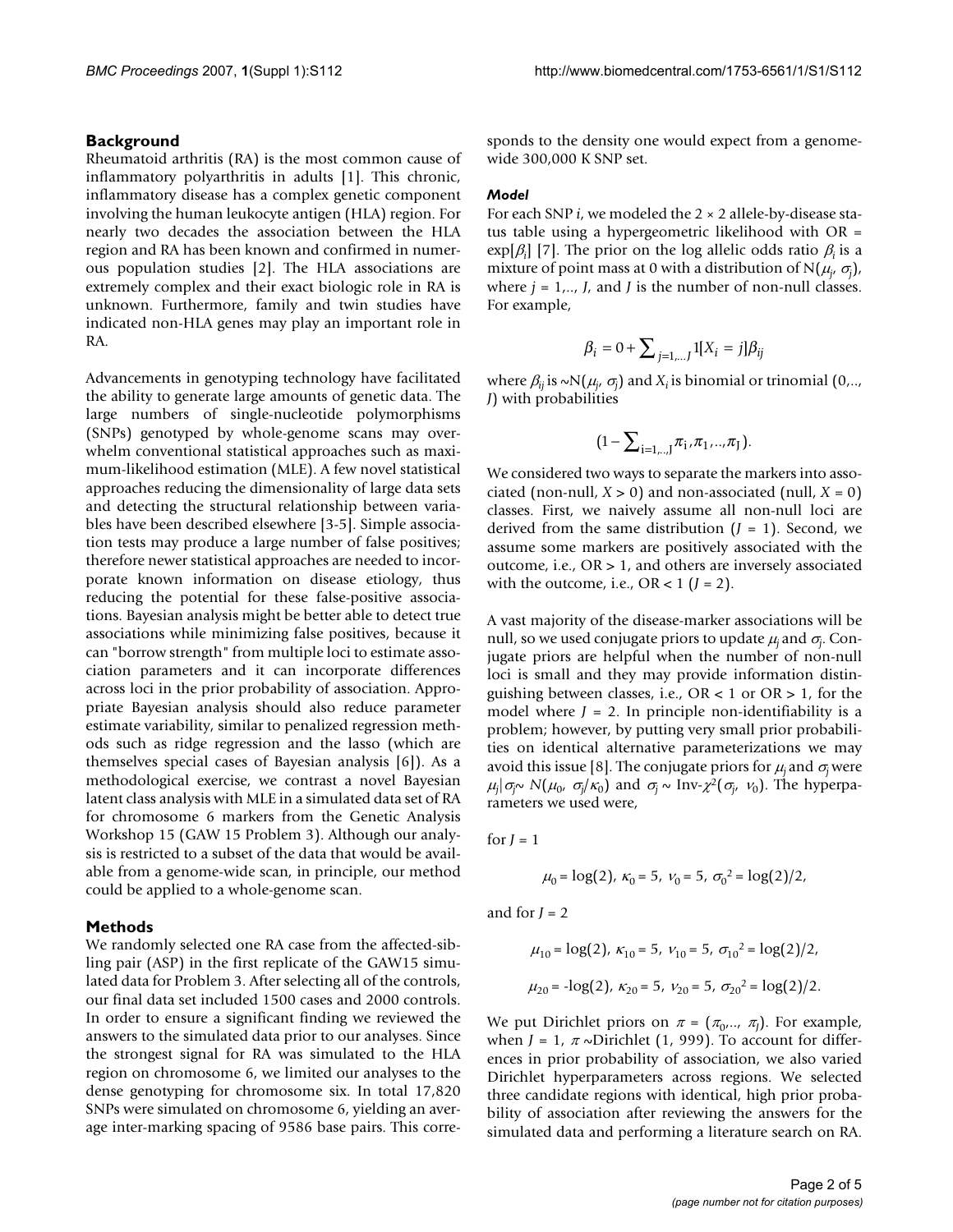The HLA region, where the causal SNP was simulated, and two upstream regions from the literature search were upweighted. The two upstream regions contained several genes, including *WISP3* and *VIP*, with a potential biologic role in RA [9,10]. We fixed the ratio of prior odds of association between candidate regions and non-candidate regions at  $\approx$  53. For example, when J = 1 we set  $\pi \sim$ Dirichlet(1, 999) in non-candidate regions and  $\pi \sim$ Dirichlet(0.25, 4.75) in candidate regions. In the interest of time and to reduce the computational burden we chose every fifth SNP from the dense data on chromosome 6, for a total of 3564 markers. Of these, 62 were in the HLA region and 22 in each of the two upstream regions. In principle the latent class analysis has no limit as to the number of SNPs that can be analyzed, and given optimized code, more computing resources and more time, an analysis of 300,000–500,000 markers from a genome-wide scan is feasible. Each analysis presented here took approximately 12 hours on three nodes (each with two 3.2 GHz CPUs), so a scan with 300,000 markers would take less than five days on a 30-node cluster.

#### *Model fitting*

We used three parallel Gibbs sampling chains with 3000 iterations each in order to fit the model. The parameters  $\mu_{j'}$   $\sigma_{j'}$  and  $\pi_j$  could be updated by directly sampling from their conditional posterior distributions. The parameters  $\beta$  and *X* were simultaneously updated using the Metropolis-Hastings algorithm.

#### **Results and discussion**

The posterior means for the log allelic odds ratios are presented by marker position for the MLE (red) and Bayes (black) models in Figure 1. Parameter distributions were similar across chains, so all models appeared to converge (results not shown). Figure 1A and 1B show the two Bayes models without weighted priors. The Bayes estimates in Figure 1C and 1D are from the models in which the priors were either weighted as associated (candidates) or nonassociated (non-candidates). Across the panels the peak lies within the HLA region. However, the log allelic odds ratio  $(\beta)$  estimates from MLE are more dispersed than the Bayes estimates. In Figure 2 the posterior probabilities of true-positive results are presented for the MLE model (red) and Bayes models *J* = 1 and *J* = 2 (black). The top panels represent the model without weights and the bottom panel represents the model with weights. The probabilities for a true-positive result are nearly evenly dispersed across the markers for the Bayes estimates, whereas the MLE probabilities peak near the HLA region and decrease substantially elsewhere (Fig. 2).

The average estimated log allelic odds ratios varied slightly across the MLE and Bayes models (Table 1). The average  $\beta$  values are given for four regions and a combined

region. Although the estimates were nearly equal for the non-candidate region, the average  $\beta$  values for the HLA region differed slightly. The Bayesian models produced nearly equal values (-0.305 with priors and -0.329 without priors), whereas the MLE average was greater (-0.575). For candidate region 2, the estimates were nearly equal across the models, but the average  $\beta$  values differed for candidate region 1. The average  $\beta$  from the MLE model was greater in candidate region 1.

### **Conclusion**

We developed and implemented a Bayesian latent class analysis because we hypothesized that by "borrowing strength" across multiple loci and incorporating prior probabilities of association, such an analysis might be more sensitive and specific than *p*-values from maximumlikelihood based tests. We applied this latent class analysis to the GAW15 simulated chromosome 6 data, but found that the latent class models provided no obvious improvement over MLE. However, our overall results may not be generalizable due to the large simulated effect in the HLA-DR locus.

As can be seen in Figures 1 and 2, the Bayesian posterior means for  $\beta$  is less variable than the MLE. This suggests that if researchers are choosing markers to follow up on the basis of estimated effect size, some sort of smoothing procedure could be useful. MLEs for rare SNPs may be very unstable. Smoothing MLEs to a group mean will account for differences in information across SNPs and hence could reduce the false-positive report probability [11].

On the other hand, the posterior probability of association  $Pr(X > 0)$  from the latent class analyses was not as good as simple *p*-values distinguishing a signal from a non-signal. Negative consequences, although minor, occur when up-weighting regions that are not true candidates (Table 1). In the GAW15 simulated data set, when the HLA signal was extremely large, the weighting of candidate regions did not appear helpful.

There are clearly drawbacks to the latent class approach as we have implemented it. The posterior probability of belonging to a non-null class,  $Pr(X \neq 0)$ , is much too large for a majority of the loci. Setting *f*(β) equal to point mass at 0 may be too stringent. One potential solution is to allow for some noise to distinguish signals near, but not directly at, zero from true effects. Additionally, it appears the priors are overwhelmed by the large amount of data (loci). Because a majority of the loci are likely null, the prior sample size (e.g.,  $\kappa_0$  or the absolute magnitude of  $\pi_{\!j}^{\phantom{\dagger}}\!)$ could be increased. Other drawbacks to our implementation include the facts that the ratio of priors comparing candidate regions to non-candidate regions is fixed, and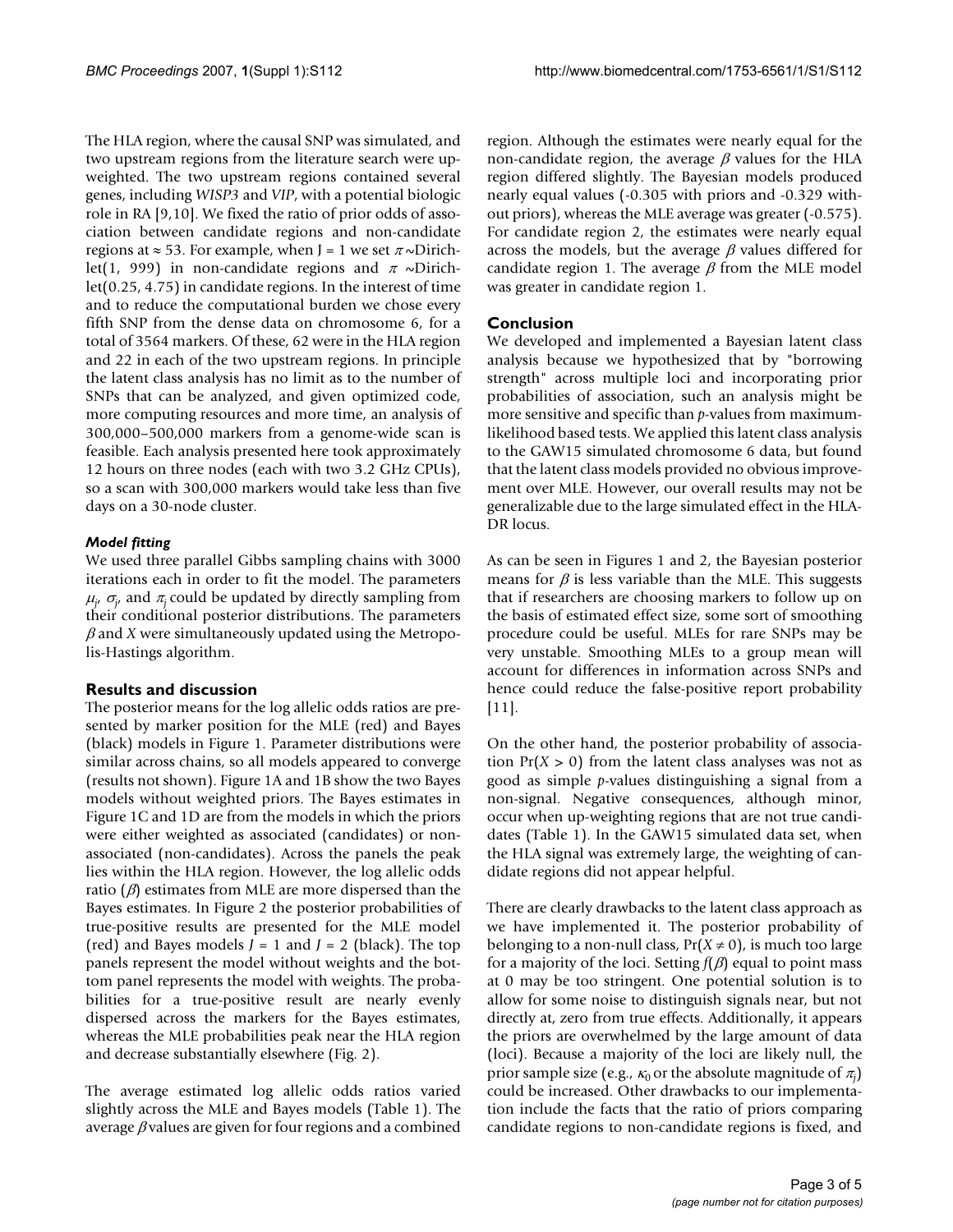

#### Figure 1

**The beta estimates from the MLE and Bayes models**. The Bayes (black) and MLE (red) beta estimates for model *J* = 1 and *J* = 2. The Bayesian estimates are the mean of the posterior. The x-axis is the marker position and the y-axis is the log OR. Panel A, model 1; Panel B, model 2; Panel C, model 1, non-associated/associated weights; Panel D, model 2, non-associated/ associated weights.



#### Figure 2

**The probabilities for a true-positive result using the MLE and Bayes models**. The posterior probabilities of true-positive results for priors plotted against the marker position. The posterior probabilities are transformed frequent *p*-values, 0.0001/(*p* + 0.0001). The red plots are from the MLE estimates and the black plots are from the Bayesian estimates. Panel A, MLE estimates; Panel B, model 1, Bayesian estimates; Panel C, model 2, Bayesian estimates; Panel D, MLE estimates; Panel E, model 1, Bayesian estimates, non-associated/associated weights; Panel F, model 2, Bayesian estimates, non-associated/associated weights.